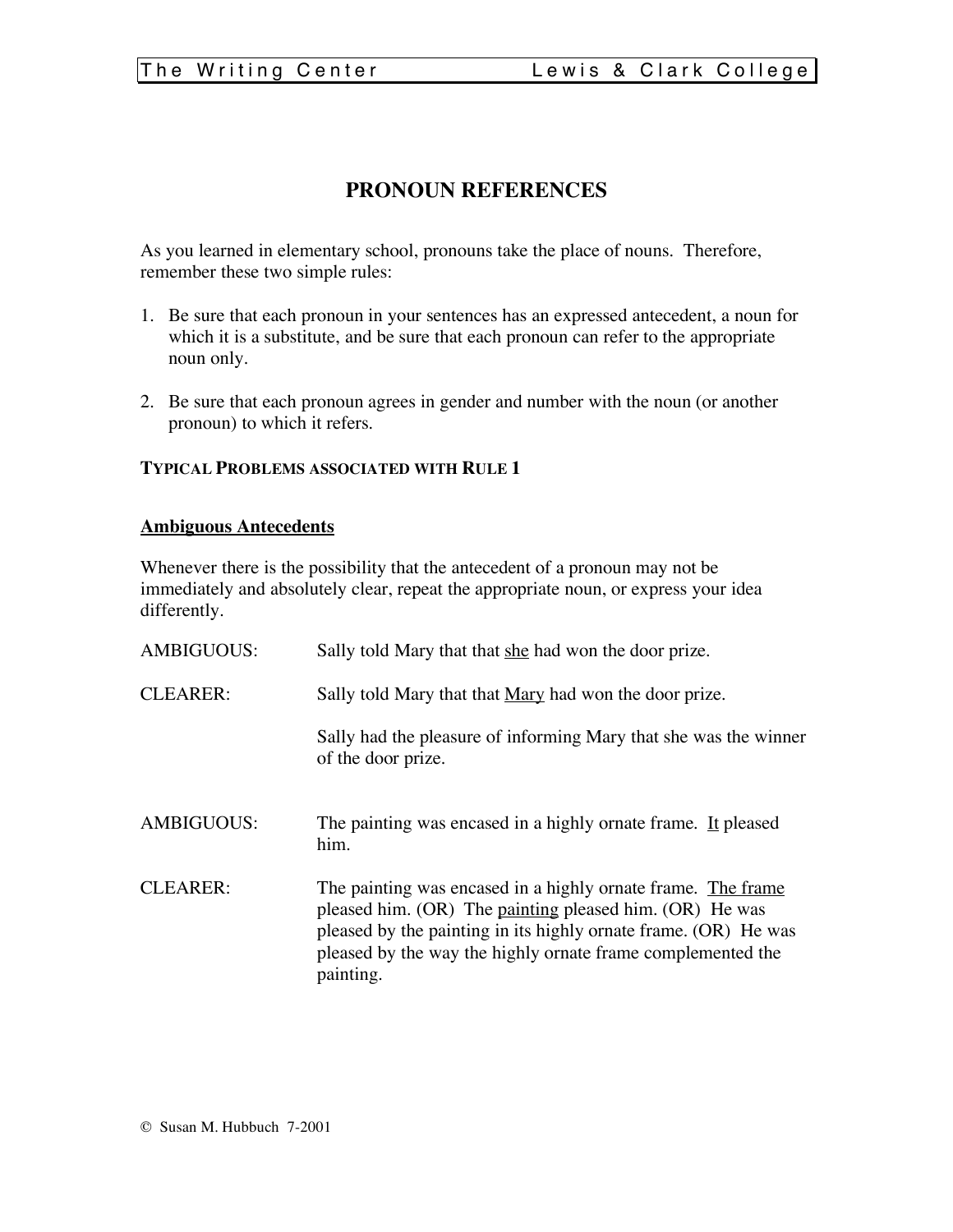### **Demonstrative Pronouns**

Demonstrative pronouns--*this*, *that*, *thes*e, *thos*e—are legitimate parts of the English language. But you must use them with care because, in some constructions, the antecedents of these pronouns can be vague.

# VAGUE:

It is not yet clear how the drug Raprime affects the body. Based on recent studies, scientists speculate that the X-Y compound in the drug depresses the central nervous system. This raises important questions

What raises important questions? To what grammatical unit does "this" refer?

- depressing the central nervous system?
- the possibility that the drug depresses the central nervous system?<br>• the lack of clarity about how Raprime affects the body?
- the lack of clarity about how Raprime affects the body?

## CLARIFIED:

It is not yet clear how the drug Raprime affects the body. Based on recent studies, scientists speculate that the X-Y compound in the drug depresses the central nervous system. This potential effect of Raprime raises important questions.

If you use a demonstrative pronoun, remember rule 1: It must refer to one and only one expressed noun.

In many situations, you would be better off turning the demonstrative pronoun into an adjective. That is, repeat the noun that is the antecedent, or find an appropriate noun for the concept you have in mind, and qualify it with *this*, *that*, *these* or *those*:

| NOT this |  | BUT <i>this</i> situation |
|----------|--|---------------------------|
|          |  | <i>this</i> fact          |
|          |  | <i>this</i> finding       |

### **Implied Antecedents and Possessive Forms of Nouns**

Keep in mind that the antecedents of pronouns must be used in your text in a **noun** form, and that nouns in their possessive form (*Tom's*, the *book's* ) do not constitute a legitimate antecedent for a pronoun.

Various swimming exercises are included in this pamphlet. And, remember, it is a great way to keep in shape.

If the *it* here is intended to refer back to *swimming*, this construction won't work because *swimming* is being used an adjective.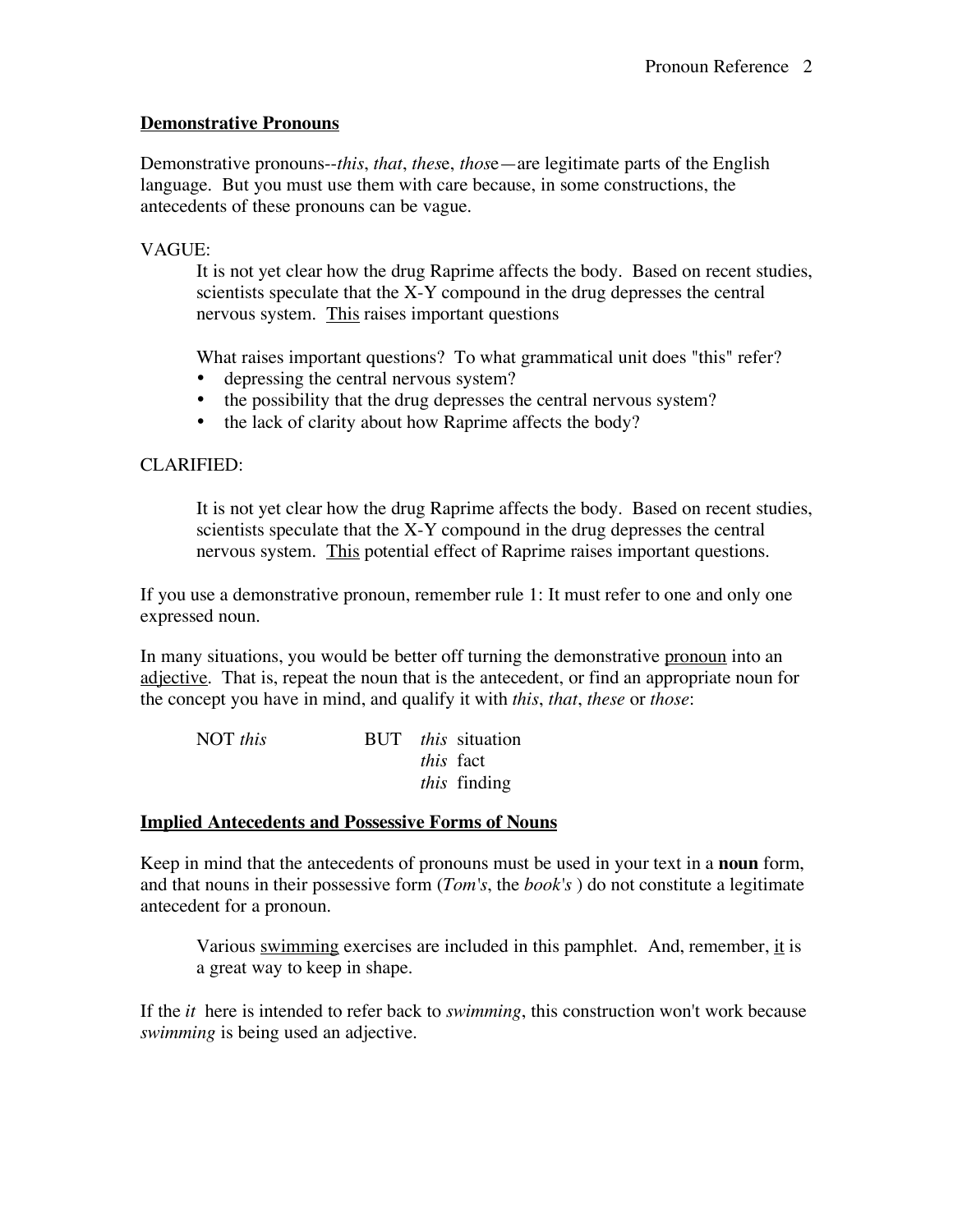| NOT:            | In Shakespeare's history plays, he presents a Tudor view of the<br>War of the Roses. |
|-----------------|--------------------------------------------------------------------------------------|
| <b>INSTEAD:</b> | In his history plays, Shakespeare presents a Tudor view of the<br>War of the Roses.  |
| NOT:            | The nobles feared the king's actions, whose maliciousness was<br>well known.         |
| <b>INSTEAD:</b> | The nobles feared the actions of the king, whose maliciousness<br>was well known.    |
|                 | (or, if <i>maliciousness</i> is a reference to the actions themselves):              |
|                 | The nobles feared the king's actions, the maliciousness of which<br>were well known. |

### **TYPICAL PROBLEMS ASSOCIATED WITH RULE 2**

### **Collective Nouns and References to Organizations**

Collective nouns are those that refer to a group of people as a collective whole: *jury*, *government*, *tribe*, *class*, *audience*. When the name of a business or an organization is used to represent that enterprise as a corporate entity, it also needs to be treated as a collective noun.

Since these collective nouns represent a group of individuals taken as a whole, they technically require a singular pronoun.

The government was firm in its response. The *audience* expressed *its* approval. The tribe resisted encroachment on its territory. In a press release, Charity Hospital has stated that it intends to fight the lawsuit.

In many cases, however, writers have in mind not the group acting as a whole, but the actions of members of such groups.

The committe was split in their views.

The use of a plural pronoun in such cases is generally deemed acceptable. But a fail-safe alternative is this: if and when you want to make reference to actions of members of such groups, do so by referring to them explicitly:

Committee members were split in their views. Government officials have been reticent about expressing their opinions.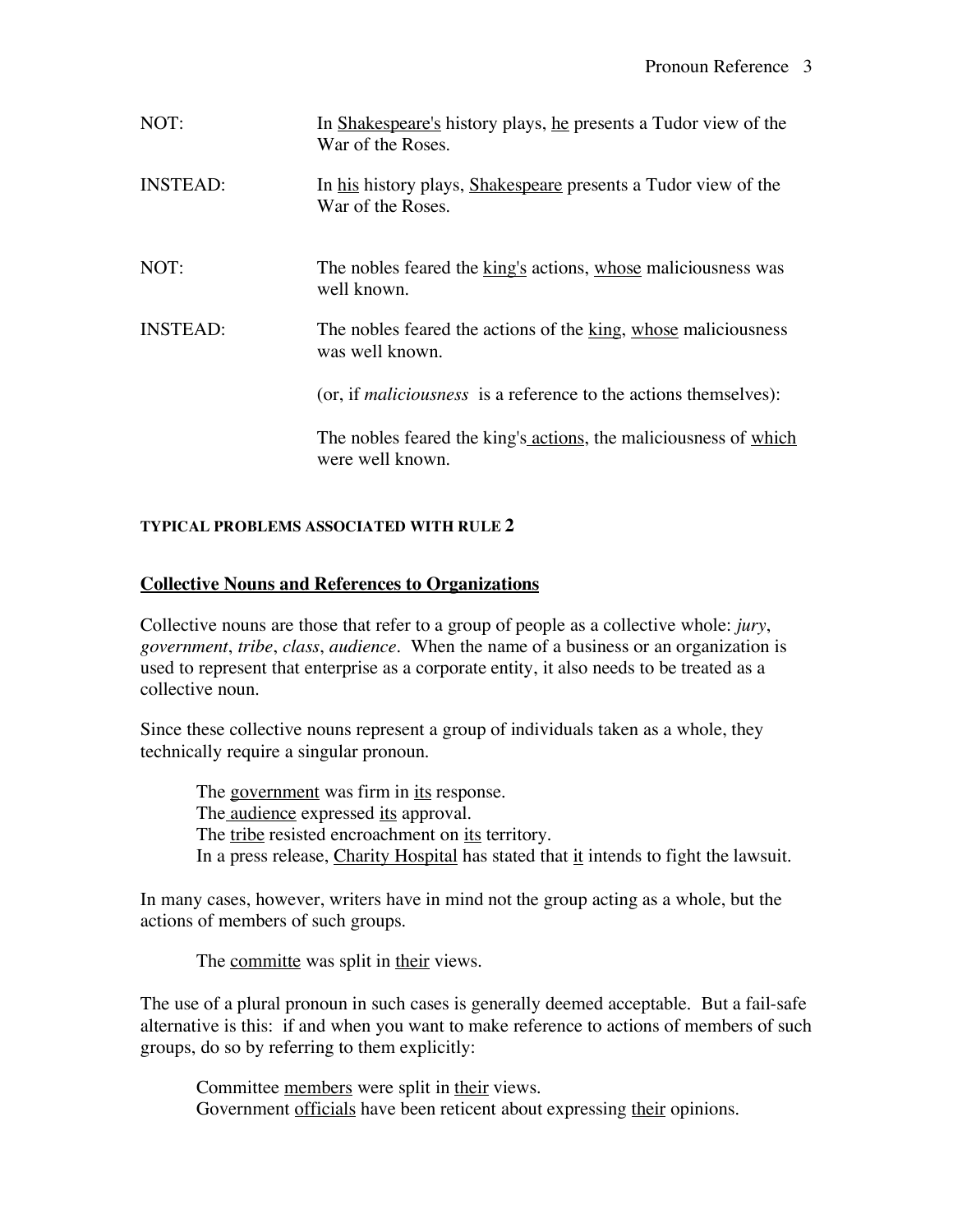#### **Indefinite Pronouns, Generic Nouns, and Nonsexist Language**

Perhaps the most problematic area of pronoun reference these days revolves around generic nouns and indefinite pronouns. Generic nouns are those that make reference to hypothetical individuals—a doctor, a teacher—in statements such as "A doctor must always. . . ." Indefinite pronouns include the following:

| anybody  | everybody  | somebody  |
|----------|------------|-----------|
| anyone   | everything | someone   |
| anything | nobody     | something |
| each     | none       |           |

These generic nouns and pronouns are singular, and therefore require a singular pronoun.

Anything will do as long as it is purple.

The difficulties arise when the reference is to a human being. Traditionally, the singular pronoun used with generic nouns and indefinite pronouns was the masculine form of the third-person singular (*he*, *him*, *his*). Because such usage is now considered sexist, the typical alternative is either *he/she* or *he or she*.

Everybody must bring his or her lunch. A doctor is expected to put his or her patient first.

The *he or she* construction, however, can become cumbersome or clumsy at times. In such cases, the obvious alternatives are to use plural nouns, or to construct statements in such a way that third-person singular pronouns are not required.

Doctors are expected to put their patients first. A doctor is expected to focus, first, on the patient. Individuals who fail to meet these requirements will lose their licenses. Anyone who engages in such behavior will have to accept its consequences. Please plan to bring your own lunch.

#### **Avoiding** *You* **as an Indefinite Pronoun**

The last example in the previous section raises the issue of use of the pronoun *you*. In ordinary conversation, when we are making the type of hypothetical statements that invite use of generic nouns or indefinite pronouns, we usually use the second person (*you*, *your*).

If you expect to be a good doctor, you need to think of your patients first.